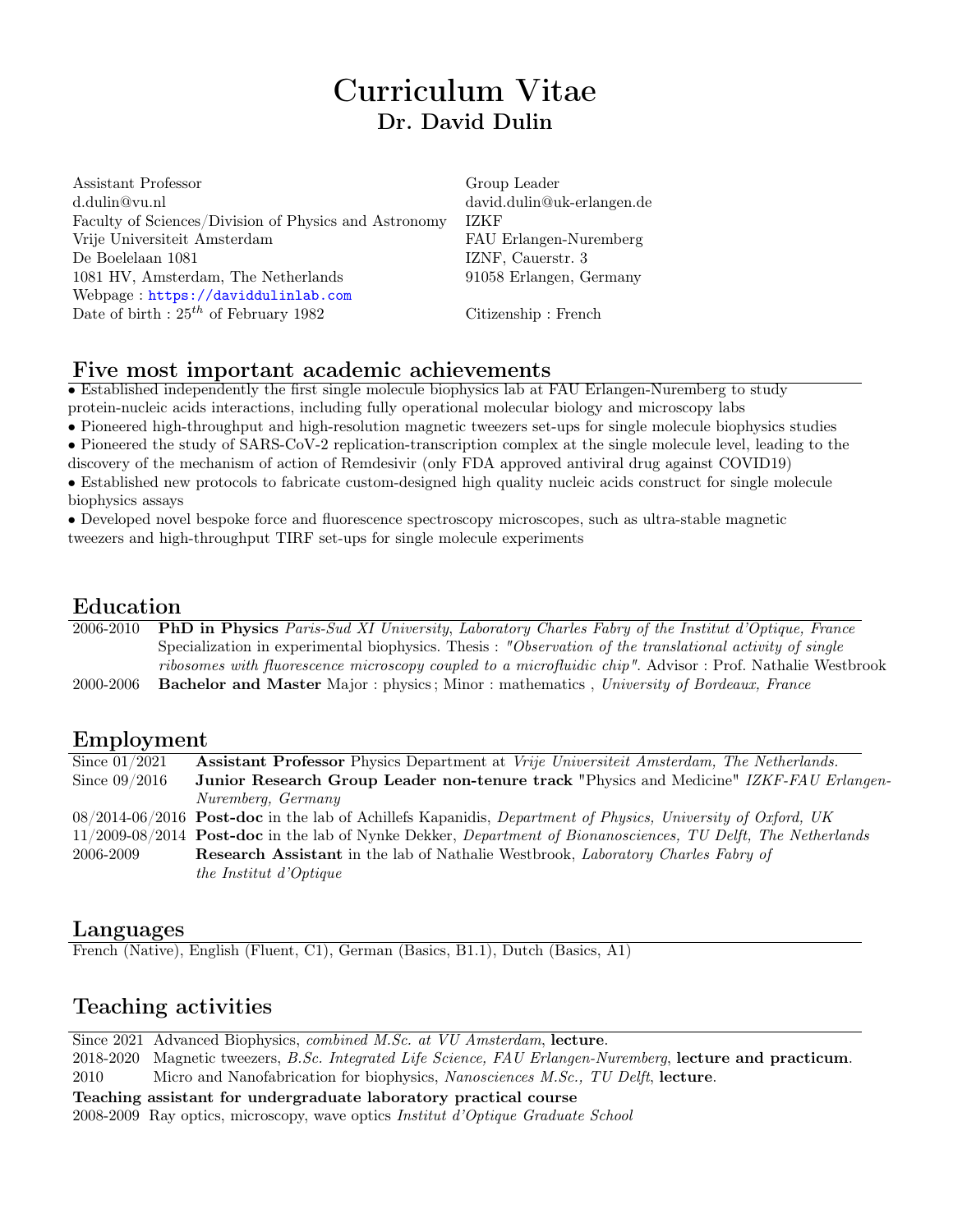#### Publications, preprint

S.C. Bera, P.P.B. America, S. Maatsola, M. Seifert, E. Ostrofet, J. Cnossen, M. Spermann, F.S. Papini, M. Depken, A.M. Malinen and D. Dulin

Quantitative parameters of bacterial RNA polymerase open-complex formation, stabilization and disruption on a consensus promoter

BioRxiv [doi:https://doi.org/10.1101/2021.10.13.464252](doi: https://doi.org/10.1101/2021.10.13.464252), (2021). Under review in Nucleic Acids Research

D. Dulin, Z. Yu, T.J. Cui, B. A. Berghuis, M. Depken and N.H. Dekker Real-time observation of replicative helicase assembly onto single-stranded DNA BioRxiv [doi:https://doi.org/10.1101/077800](doi: https://doi.org/10.1101/077800), (2016).

#### Publications, book chapter

E. Ostrofet, F. S. Papini, A.M. Malinen and D. Dulin A single-molecule view on cellular and viral RNA synthesis In : Joo C., Rueda D. (eds) Biophysics of RNA-Protein Interactions. Biological and Medical Physics, Biomedical Engineering. Springer, New York, NY, (2019). <https://doi.org/10.1007/978-1-4939-9726-8>, (2019).

#### Publications, published in peer-reviewed journals

27. A.M. Malinen, J. Bakermans, E. Aalto-Setala, M. Blessing, D.L.V. Bauer, O. Parilova, G.A. Belogurov, D. Dulin, and A.N. Kapanidis Real-Time Single-Molecule Studies of RNA Polymerase, ÄlPromoter Open Complex Formation Reveal Substantial Heterogeneity Along the Promoter-Opening Pathway Jounal of Molecular Biology, 434, 2, p.167383.

- 26. M. Seifert, S.C. Bera, P. van Nies, R.N. Kirchdoerfer, A. Shannon, T.T.N. Le, X. Meng, H. Xia, J. M. Wood, L. D. Harris, F.S. Papini, J.J. Arnold, S.C. Almo, T.L. Grove, P.-Y. Shi, Y. Xiang, B. Canard, M. Depken, C.E. Cameron, and D. Dulin Inhibition of SARS-CoV-2 polymerase by nucleotide analogs : a single molecule perspective eLife, 10 :e70968 (2021)
- 25. S.C. Bera, M. Seifert, R.N.Kirchdoerfer, P. van Nies, Y. Wubulikasimu, S. Quack, F.S. Papini, J.J. Arnold, B. Canard, C.E. Cameron, M. Depken and D. Dulin The nucleotide addition cycle of the SARS-CoV-2 polymerase Cell Reports, 36 (10), 109650 (2021)
- 24. E. Ostrofet, F. S. Papini, D. Dulin Microscopy-spectroscopy SI : High spatiotemporal resolution data from a custom magnetic tweezers instrument Data in Brief, 105397, (2020).
- 23 M. Seifert, P. van Nies, F.S. Papini, J.J. Arnold, M.M. Poranen, C.E. Cameron, M. Depken and D. Dulin Temperature controlled high-throughput magnetic tweezers show striking difference in activation energies of replicating viral RNA-dependent RNA polymerases. Nucleic Acids Research, 48 (10), 5591-5602 (2020)
- 22. F. S. Papini, M. Seifert and D. Dulin High-yield fabrication of nucleic acid constructs for single-molecule force and torque spectroscopy experiments. Nucleic Acids Research, gkz851, (2019).
- 21. E. Ostrofet, F. S. Papini, D. Dulin Correction-free force calibration for magnetic tweezers Scientific Reports, 8,15920, (2018).
- 20. D. Dulin\*, D.L.V. Bauer, A.M. Malinen, J.J.W. Bakermans, M. Kaller, Z. Morichaud, I. Petushkov, M. Depken, K. Brodolin, A. Kulbachinskiy and A.N. Kapanidis\* Pausing controls branching between productive and non-productive pathways during initial transcription in bacteria Nature Communications, 9 (1), 1478 (2018). (\* : corresponding authors).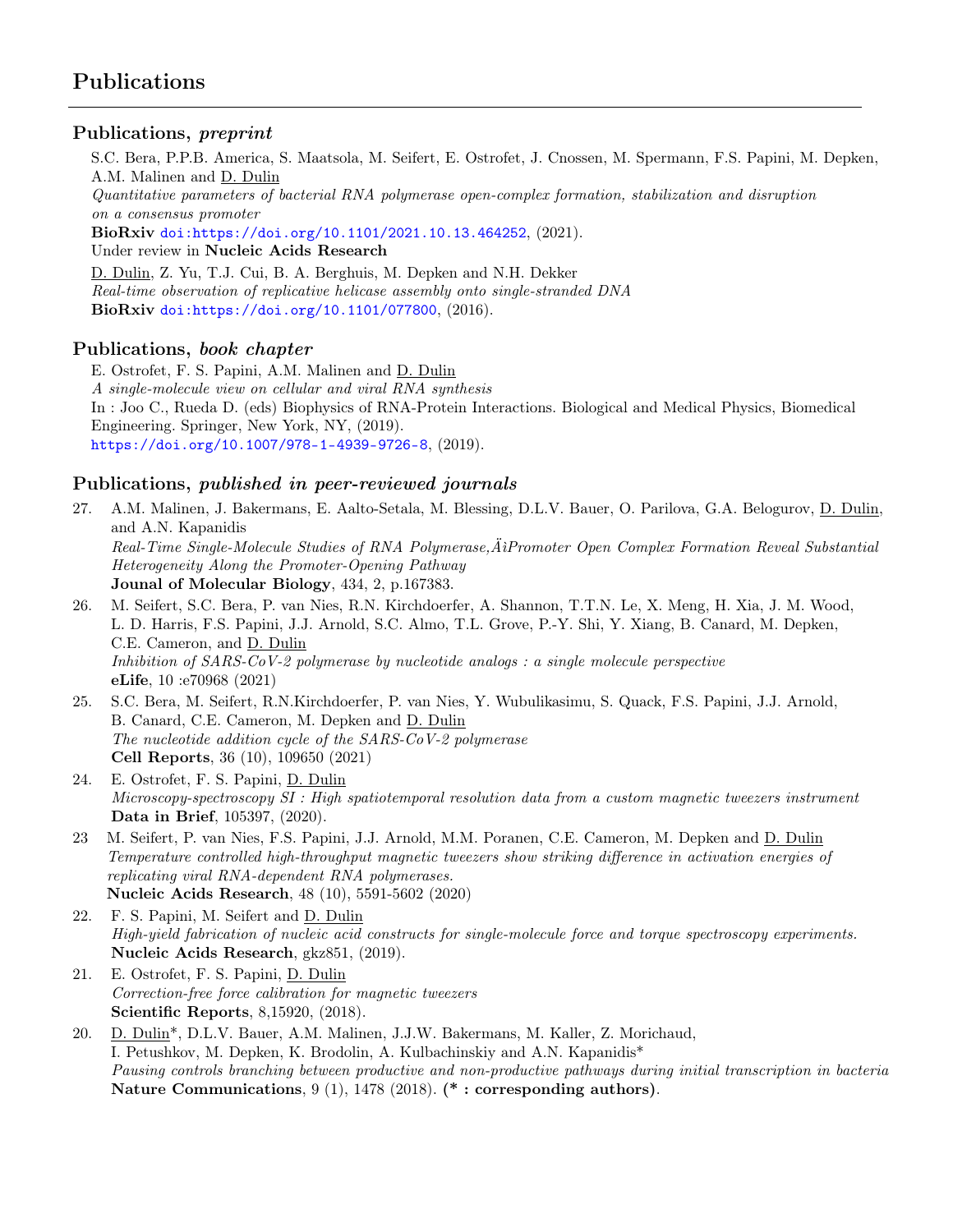- 19. D. Dulin, J.J. Arnold, T. van Laar, H.-S. Oh, C. Lee, D.A. Harki, M. Depken, C.E. Cameron, and N.H. Dekker Signatures of Nucleotide Analogue Incorporation by an RNA-Dependent RNA Polymerase Revealed Using High-Throughput Magnetic Tweezers Cell Reports, 21 (4), 1063, (2017).
- 18. O. Bugaud, N. Barbier, H. Chommy, N. Fiszman, A. Le Gall, D. Dulin, M. Saguy, N. Westbrook, K. Perronet and O. Namy Kinetics of CrPV and HCV IRES-mediated eukaryotic translation using single-molecule fluorescence microscopy RNA, 23, 1626, (2017).
- 17. F. Kriegel, N. Ermann, R. Forbes, D. Dulin, N. H. Dekker and J. Lipfert Probing the salt dependence of the torsional stiffness of DNA by multiplexed magnetic torque tweezers Nucl. Acids Res., 45 (10), 5920, (2017).
- 16. N. N. Vtyurina, D. Dulin, M. Docter, A. Meyer, N.H. Dekker and E. A. Abbondanzieri Hysteresis in DNA compaction by Dps is described by an Ising model Proc. Natl. Acad. Sci. U.S.A., 113, 4982, (2016).
- 15. D. Dulin\*, T.J. Cui, J. P. Cnossen, M. W. Docter, J. Lipfert and N.H. Dekker\* High Spatiotemporal Resolution Magnetic Tweezers : Calibration and Applications to DNA Dynamics Biophys. J., 109, 2113, (2015). (\* : corresponding author)
- 14. D. Dulin, I. D. Vilfan, B. A. Berghuis, M. Poranen, M. Depken and N.H. Dekker Backtracking behavior in viral RNA-dependent RNA polymerase provides the basis for a second initiation site Nucl. Acids Res., 43 (21), 10421, (2015).
- 13. D. Dulin, B. A. Berghuis, M. Depken and N.H. Dekker Untangling reaction pathways through modern approaches to high-throughput single-molecule force-spectroscopy experiments Curr. Op. Struct. Biol., 34, 116, (2015).
- 12. B.A. Berghuis, D. Dulin, Z.-Q. Xu, T. van Laar, B. Cross, R. Janissen, S. Jergic, N. Dixon, M. Depken and N.H. Dekker Strand separation suffices to establish a long-lived, foolproof DNA-protein lock at the Tus-Ter replication fork barrier Nature Chem. Biol., 11, 579, (2015).
- 11. M.M. van Oene, L.E. Dickinson, F. Pedaci, M. Kober, D. Dulin, J. Lipfert, and N.H. Dekker Biological magnetometry : Torque on superparamagnetic beads in magnetic fields Phys. Rev. Lett., 114, 218301, (2015).
- 10. D. Dulin, I.D. Vilfan, B.A. Berghuis, S. Hage, D. Bamford, M. Poranen, M. Depken, and N.H. Dekker Elongation-competent pauses govern the fidelity of a viral RNA-dependent RNA polymerase Cell Reports, 10, 983, (2015).
- 9. Z. Yu, D. Dulin, J. P. Cnossen, M. Koeber, M. van Oene, O. Ordu, B. A. Berghuis, T. Hensgens, J. Lipfert and N.H. Dekker A force calibration standard for magnetic tweezers Rev. Sci. Inst., 85, 123114, (2014).
- 8. J. P. Cnossen, D. Dulin and N.H. Dekker An optimized software framework for real-time, high-throughput tracking of spherical beads Rev. Sci. Inst., 85, 103712, (2014).
- 7. J. Lipfert, G. M. Skinner, J. M. Keegstra, T. Hensgens, T. Jager, D. Dulin, M. Koeber, Z. Yu, S. P. Donkers, F.-C. Chou, R. Das, and N. H. Dekker Double-Stranded RNA under Force and Torque : Similarities to and Striking Differences from Double- Stranded DNA Proc. Natl. Acad. Sci. U.S.A., 111, 15408, (2014).
- 6. D. Dulin, S. Barland, X. Hachair and F. Pedaci Efficient illumination for microsecond tracking microscopy PLoS One, 9, e107335, (2014).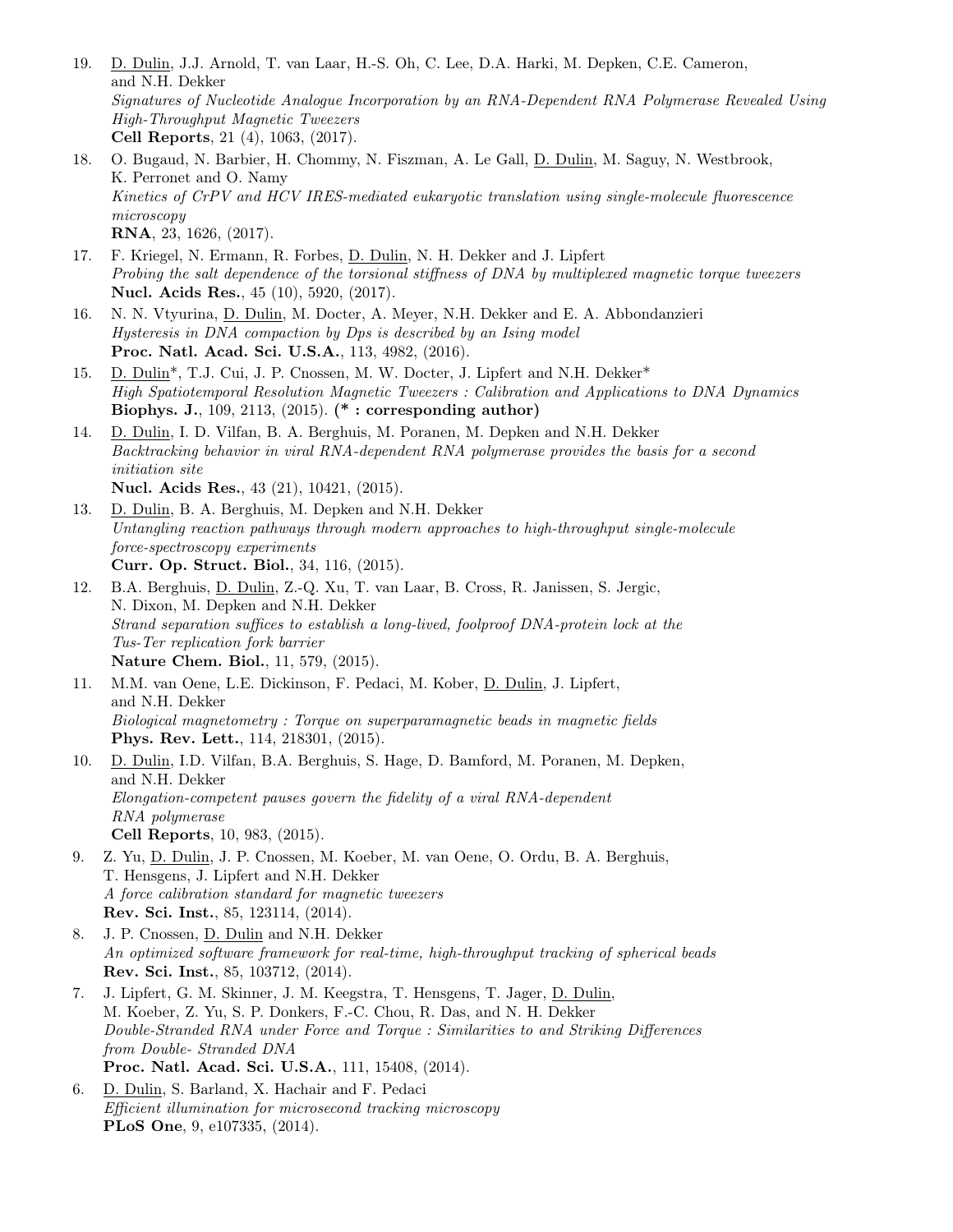- 5. R. Janissen, B.A. Berghuis, D. Dulin, M. Wink, T. van Laar and N.H. Dekker Invincible DNA tethers : covalent DNA anchoring for enhanced temporal and force stability in magnetic tweezers experiments Nucl. Acids Res., 42, e137, (2014).
- 4. D. Dulin, J. Lipfert, C. M. Moolman, and N. H. Dekker Studying genomic processes at the single-molecule level : introducing the tools and applications Nature Rev. Gen., 14, 9, (2013).
- 3. A. Le Gall\*, D. Dulin\*, G. Clavier, R. Meallet-Renault, P. Bouyer, K. Perronet, and N. Westbrook Improved Photon Yield from a Green Dye with a Reducing and Oxidizing System Chem. Phys. Chem., 12 (9), 1657, (2011) (\* : equal contribution).
- 2. A. Le Gall, K. Perronet, D. Dulin, A. Villing, P. Bouyer, K. Visscher and N. Westbrook Simultaneous calibration of optical tweezers spring constant and position detector response Opt. Exp.,18 (25), 26469, (2010).

#### Peer-reviewed proceedings

1. D. Dulin, A. Le Gall, K. Perronet, N. Soler, D. Fourmy, S. Yoshizawa, P. Bouyer and N. Westbrook Reduced photobleaching of BODIPY-FL Proceedings of HBSM 2009, Physics Procedia, 3 (4), 1563, (2010).

### Citations statistics

All citations : 1130 ; h-index : 19 Source : Google Scholar

#### Award

Erasmus exchange fellowship, 2003-2004, University of Bristol, UK ATIP-Avenir CNRS-INSERM, 2020, Competitive funding program from CNRS-INSERM to establish an independant lab in France. Short-listed for the interview ; declined.

### Funding

#### Start-up package

- 2016 FAU Hospital Erlangen-Nuremberg IZKF Junior Group Leader non-tenure track position 6 years funded position, including  $\epsilon$ 200k equipment,  $\epsilon$ 300k consumables and  $\epsilon$ 1,076 k personnel.
- 2021 VU Amsterdam Assistant Professor position, 5 years position financed by the [BaSyC](https://www.basyc.nl/) consortium grant, including salary and  $\in$ 400k funding (personnel and material).

#### Third-party funding

- 2022 National Institute of Health (NIH), NIAID Antiviral Drug Discovery (AViDD) , 5 years funding Rapidly Emerging Antiviral Drug Development Initiative - AViDD Center. Co-applicant. US\$945k, including two positions and consumables. To be started.
- 2022 National Institute of Health (NIH), NIAID Antiviral Drug Discovery (AViDD) , 5 years funding Development of Outpatient Antiviral Cocktails against SARS-CoV-2 and other Potential Pandemic RNA Viruses. Co-applicant.

US\$945k, including two positions and consumables. To be started.

2021 National Institute of Health (NIH), NIAID R01, 5 years funding Coronavirus replication. Co-applicant. US\$600k, including 5 years postdoc salary and consumables. Started in March 2021.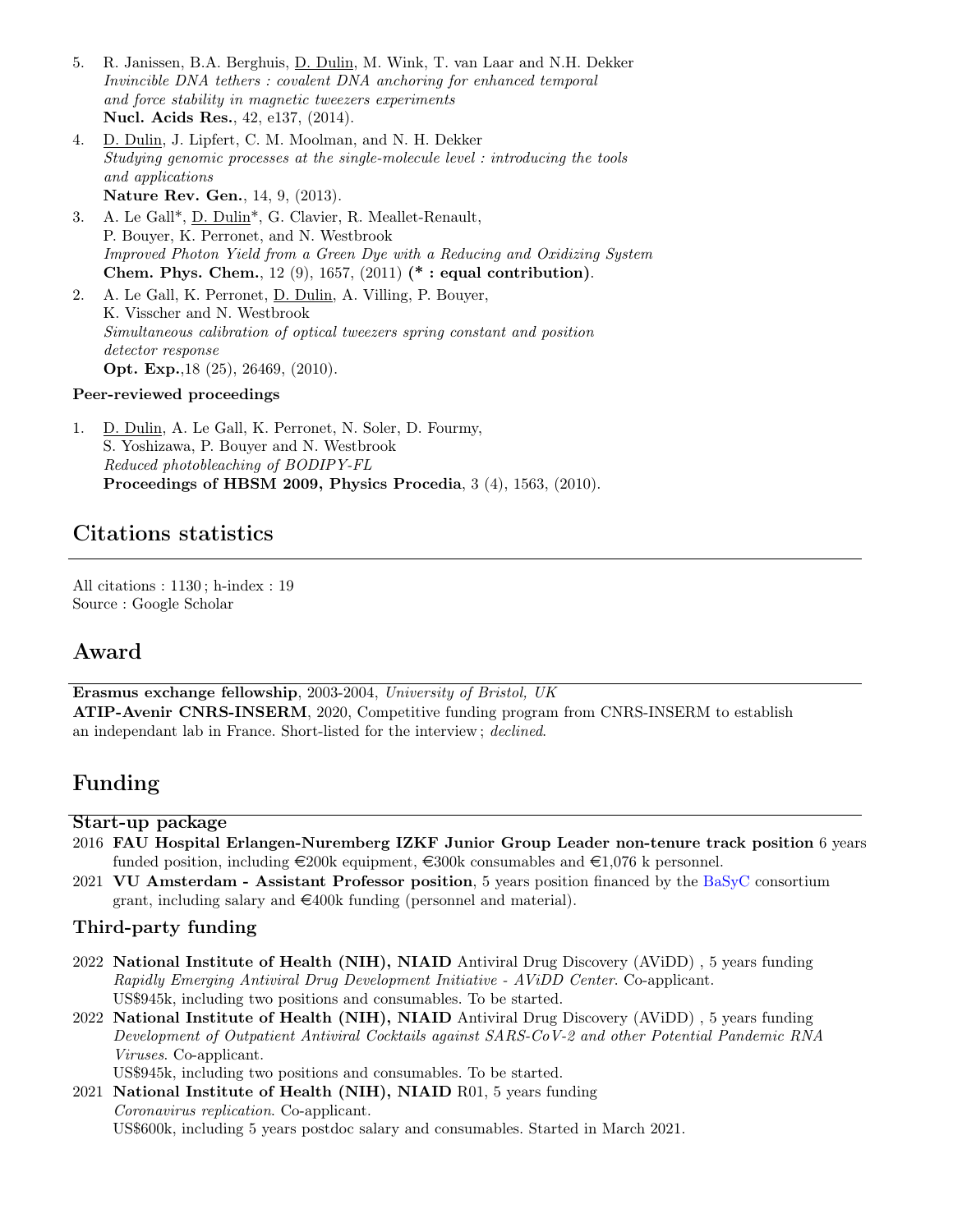- 2020 Deutsche Forschungsgemeinschaft (DFG) Individual Research Grant, 2.5 years funding Revealing the mechanism of directional transcription termination at the single molecule level for the human mitochondrial transcription complex. Principal investigator.  $\epsilon$ ,276.6k, including 2.5 years postdoc salary and consumables. Started in March 2020.
- 2020 Deutsche Forschungsgemeinschaft (DFG) Individual Research Grant, 2.5 years funding Determinants and dynamics of RNA polymerase I transcription initiation. Principal investigator.  $\in$ 276.3k, including 2.5 years postdoc salary and consumables. Started in April 2021.
- 2020 Deutsche Forschungsgemeinschaft (DFG) Individual Research Grant, 2 years funding Revealing the mechanism of nucleotide selection, addition and proofreading of the SARS-coronavirus-1 replication transcription complex at the single molecule level. Principal investigator.  $\in$ 221.6k, including 2 years postdoc salary and consumables. Started in August 2021.

### Talks at conferences

\* indicates since Principal Investigator

- 21\*. International Conference on Antiviral Research (ICAR) (Invited Speaker), Seattle, USA (2022)
- 20\*. Single-Molecule Biophysics Les Houches Les Houches, France (2022)
- 19\*. Dutch Annual Virology Symposium (Invited Speaker), Amsterdam, The Netherlands (2021)
- 18\*. CSHL COVID/SARS-CoV-2 Rapid Research Report (Invited Speaker), Cold Spring Harbour, USA (2020)
- 17\*. Journees Francophone de la Virologie (Invited Speaker), Lyon, France (2019)
- 16\*. Structure and Dynamics of Biomolecules (Invited Speaker), Huenfeld, Germany (2019)
- 15\*. Single Molecule Biophysics, Aspen, USA (2019)
- 14\*. GFV2018 Annual Meeting of the Society for Virology, Wuerzburg, Germany (2018)
- 13\*. SFB960 Symposium The Biology of RNA-Protein Complexes, Regensburg, Germany (2017)
- 12\*. FASEB Mechanism and Regulation of Procaryotic Transcription, Saxons Rivers, USA (2017)
- 11. Gordon Research Conference Viruses and Cells, Girona, Spain (2015)
- 10. Society for General Microbiology Annual Conference, Birmingham, UK (2015)
- 9. Biophysical Society Meeting, San Francisco, USA (2014)
- 8. Chemistry in Relation to Biology and Medical Research, Veldhoven, The Netherlands (2013)
- 7. Biophysical Society Meeting, Philadelphia, USA (2013)
- 6. Annual Dutch meeting on Molecular and Cellular Biophysics, Veldhoven, The Netherlands (2012)
- 5. Congress of the French Physical Society, Bordeaux, France (2011)
- 4. Harden Conference RNAP,Cambridge, England (2010)
- 3. Zurich/Paris young scientist meeting, Paris, France (2010)
- 2. Photonics For Life meeting, Brussels, Belgium (2008)
- 1. Congress of the French Physical Society, Grenoble, France (2007)

# Posters at conferences

- 9. Biophysical Society Meeting, San Diego (USA) (2020)
- 8. Single Molecule Biophysics Alpine, Les Houches (France) (2020)
- 7. GRC single molecule, Mount Snow Resort West Dover, VT (USA) (2018)
- 6. GRC single molecule, Lucca (Barga), Italy (2014)
- 5. Harden conference : Machines on genes II, Oxford (England) (2012)
- 4. GRC single molecule, Mount Snow Resort West Dover, VT (USA) (2012)
- 3. Biophysical Society Meeting, San Diego (USA) (2012)
- 2. Annual Dutch meeting on Molecular and Cellular Biophysics, Veldhoven, The Netherlands (2010)
- 1. Biophysical Society Meeting, Boston (USA) (2009)

# Invited Seminars

- \* indicates since Principal Investigator
- 35\*. Laboratoire d'Ondes et Matiere d'Aquitaine, Bordeaux (France) (2022)
- 34\*. Chair of Biophysics, Utrecht University Physics Department, Utretcht (The Netherlands) (2021)
- 33\*. Gene Center, Department of Biochemistry, Ludwig Maximilians University, Munich (Germany) (2021)
- 32\*. IZNF, FAU Erlangen Erlangen (Germany) (2021)
- 31\*. Laboratoire Architecture et Fonction des Macromolecules Biologiques (AFMB), Marseille (France) (2019)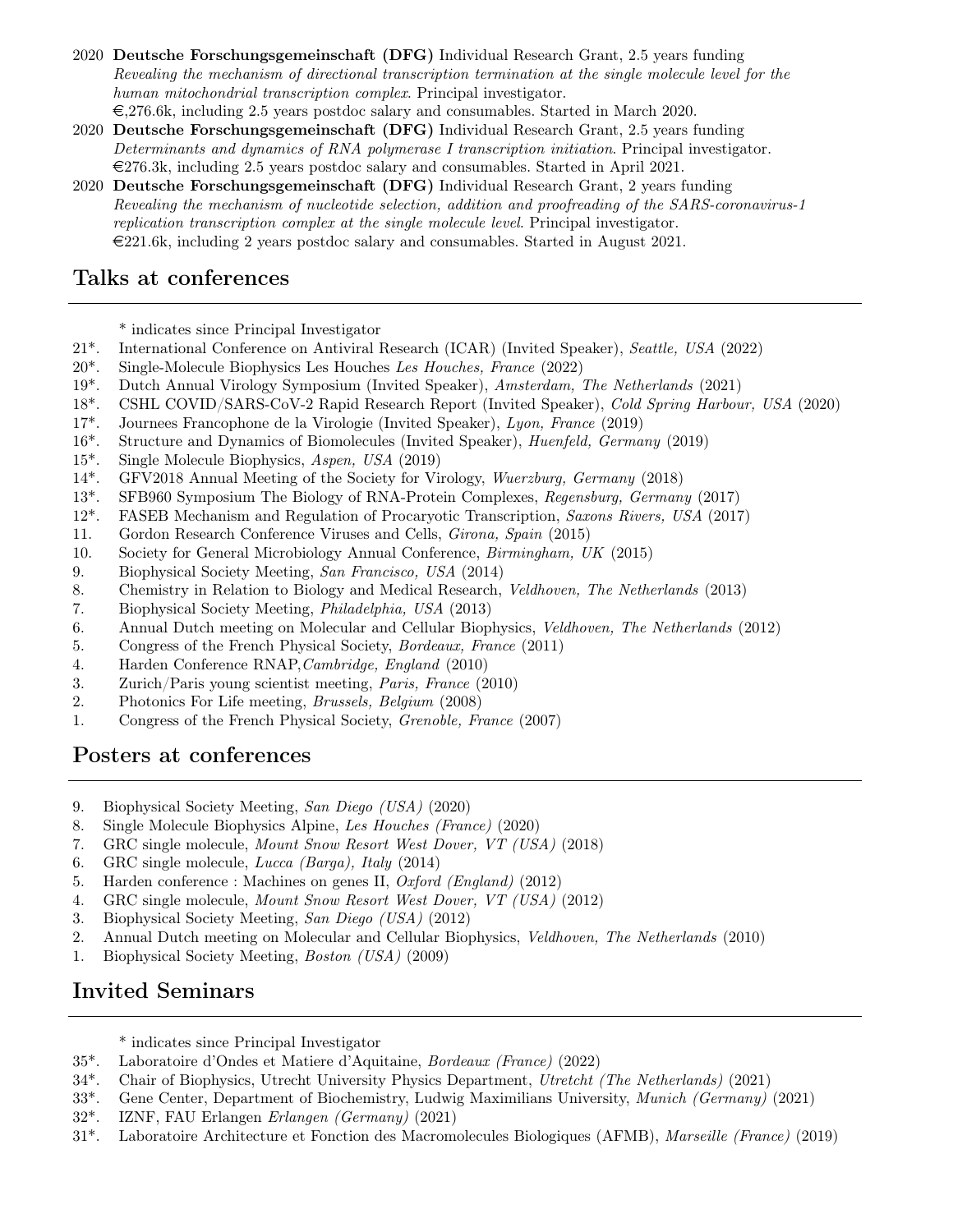- 30\*. Institute for the Biology and Chemistry of Proteins, Lyon (France) (2019)
- 29\*. Structural Biology and Biophysics Seminar, Basel Biozentrum, Basel (Switzerland) (2019)
- 28\*. Muenchner Physik Kolloquium, Ludwig Maximilians University, Munich (Germany) (2019)
- 27\*. Physikalisches Kolloquium, FAU Erlangen-Nuremberg, Erlangen (Germany) (2018)
- 26\*. Bayern Biophotonics, Max Planck Institute Physics of Light, Erlangen (Germany) (2017)
- 25\*. GRK1962, FAU Erlangen-Nuremberg, Erlangen (Germany) (2017)
- 24\*. Department of Virology, FAU Erlangen-Nuremberg, Erlangen (Germany) (2017)
- 23\*. Laboratoire Architecture et Fonction des Macromolecules Biologiques (AFMB), Marseille (France) (2017)
- 22\*. Department of Immune Modulation, FAU Erlangen-Nuremberg, Erlangen (Germany) (2016)
- 21. Interdisciplinary Center for Clinical Research (IZKF), FAU Erlangen-Nuremberg, Erlangen (Germany) (2015)
- 20. King's College, London (UK) (2015)
- 19. Centre d'Etudes d'agents Pathogenes et Biotechnologies pour la Sante, Montpellier (France) (2015)
- 18. DIIID Seminar Series, King's College, London (UK) (2015)
- 17. Centre de Biochimie Structurale, Montpellier (France) (2015)
- 16. University of Warwick, Coventry (UK) (2015)
- 15. University of Oxford, Oxford  $(UK)$  (2014)
- 14. University of Wollongong, Wollongong (Australia) (2013)
- 13. Centre de Biochimie Structurale, Montpellier (France) (2013)
- 12. Laboratoire Architecture et Fonction des Macromolecules Biologiques (AFMB), Marseille (France) (2013)
- 11. Physics-Biology interface seminar, Laboratoire de Physique Statistique, Orsay (France) (2013)
- 10. Laboratoire de Virologie Moleculaire et Structurale, Gif/Yvette (France) (2012)
- 9. KNAW Biophysics Meeting, Amsterdam (The Netherlands) (2012)
- 8. Institut Jacques Monod, University Paris 7, Paris (France) (2012)
- 7. Centre de Genetique Moleculaire, Gif/Yvette (France) (2012)
- 6. Laboratoire Charles Fabry of the Institut d'Optique, Palaiseau (France) (2010)
- 5. Centre de Genetique Moleculaire, Gif/Yvette (France) (2010)
- 4. TU Delft, Delft (The Netherlands) (2009)
- 3. Amherst University, Amherst Massachussets (USA) (2009)
- 2. Columbia University, New-York City (USA) (2009)
- 1. Cornell University, New-York City (USA) (2009)

# Mentorship

#### Service on PhD examination committees at external institutions

Jetty van Ginkel, TU Delft (The Netherlands) Olena Parilova, University of Turku (Finland) Emil Aalto-Setala, University of Turku (Finland)

#### Supervision since PI

Vrije Universiteit Amsterdam (The Netherlands) PhD candidate Pim America Postdoctoral fellow Misha Klein Master Student Daniel Buc Student assistant Eline Bogers

Interdisciplinary Center for Clinical Research (IZKF), FAU Hospital Erlangen-Nuremberg (Germany) PhD candidate Dr. Mona Seifert (graduated Summa Cum Laude in April 2022) Research Assistant Dr. Flavia Stal-Papini, Monika Spermann, Eugeniu Ostrofet, Yibulayin Wubulikasimu Postdoctoral Fellow Dr. Subhas Chandra Bera, Dr. Salina Quack, Dr. Sadegh Feiz

Supervision during Postdocs Department of Physics, University of Oxford (UK) PhD candidate Rebecca Andrews Master Students Martin Kaller, Jacob Bakermans